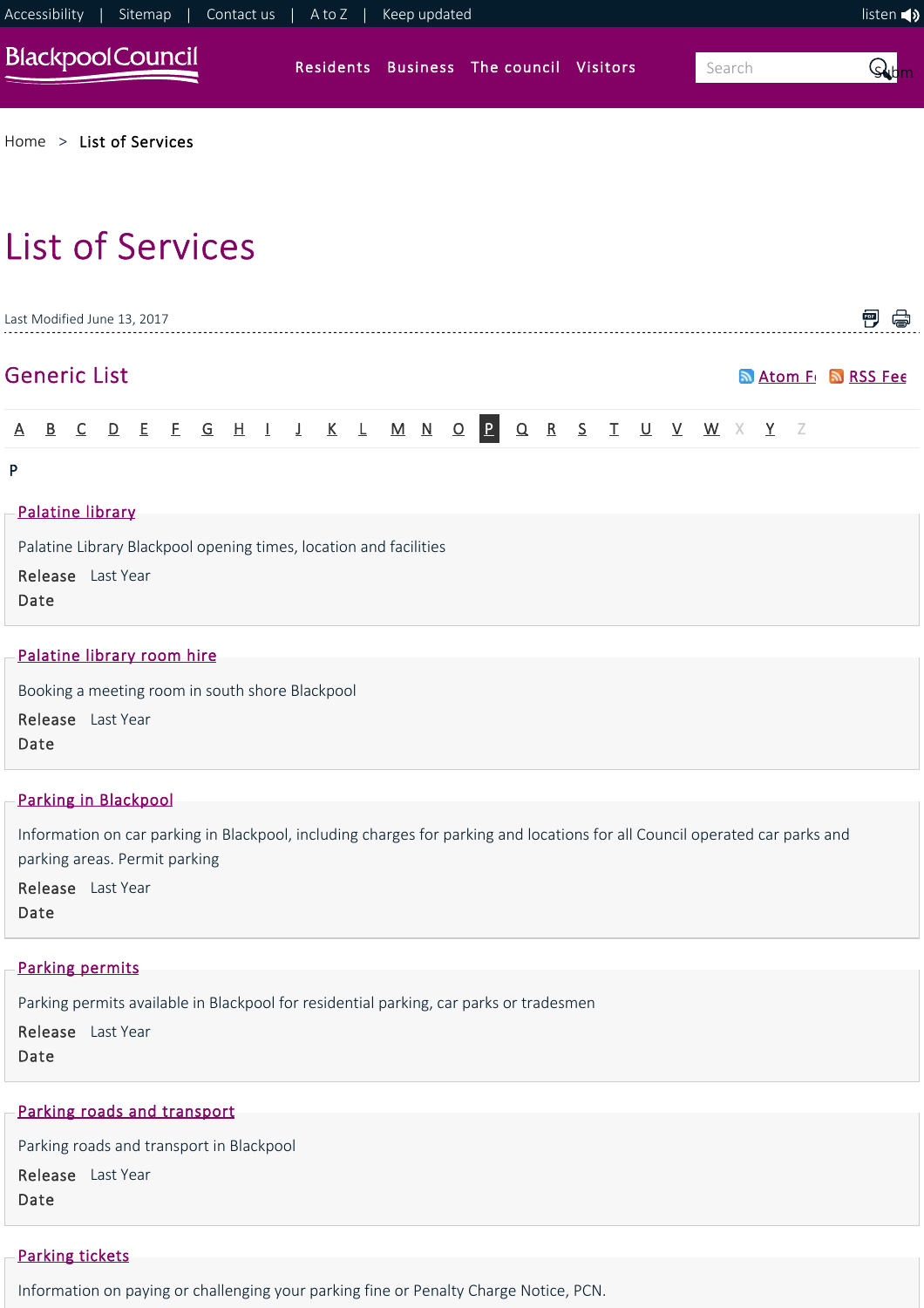Release Last Year Date

## [Parks and community facilities](https://www.blackpool.gov.uk/Residents/Parks-and-community-facilities/Parks-and-community-facilities.aspx)

Parks, gardens and leisure facilities in Blackpool Release Last Year Date

## [Parks and playgrounds](https://www.blackpool.gov.uk/Residents/Parks-and-community-facilities/Parks,-playgrounds-and-community-facilities/Parks-and-playgrounds.aspx)

There is a wealth of parks and green spaces around Blackpool, including Stanley Park, George Bancroft Park, Marton Mere local nature reserve and many local community parks.

Release Last Year Date

#### [Parliamentary election 2015](https://www.blackpool.gov.uk/Your-Council/Voting-and-elections/Elections/Parliamentary-election-2015/Parliamentary-election-2015.aspx)

Elections to be held in Blackpool for members of parliament on Thursday 7 May 2015. People standing for election as Blackpool MPs

Release Last Year Date

#### [Parliamentary election 2017 results](https://www.blackpool.gov.uk/Your-Council/Voting-and-elections/Elections/Parliamentary-election-2017/Parliamentary-election-2017-results.aspx)

Results of the election of an MP for the Blackpool South and Blackpool North and Cleveleys constituencies in the parliamentary election held on Thursday 8 June 2017

Release Last Year Date

#### [Parliamentary elections 2019 results](https://www.blackpool.gov.uk/Your-Council/Voting-and-elections/Elections/Parliamentary-election-2019/Parliamentary-elections-2019-results.aspx)

Parliamentary elections 2019 results

Release Last Year Date

#### Part 1 - Summary and explanation

Summary and explanation of the Blackpool Council constitution

Release Last Year

Date

## [Part 2 ‐ Articles](https://www.blackpool.gov.uk/Your-Council/The-Council/Council-constitution-and-plans/Part-2-Articles.aspx)

Part 2, articles of the Blackpool Council constitution Release Last Year Date

## Part 3 - Responsibility for functions

Blackpool Council responsibility of functions Part 3 Release Last YearDate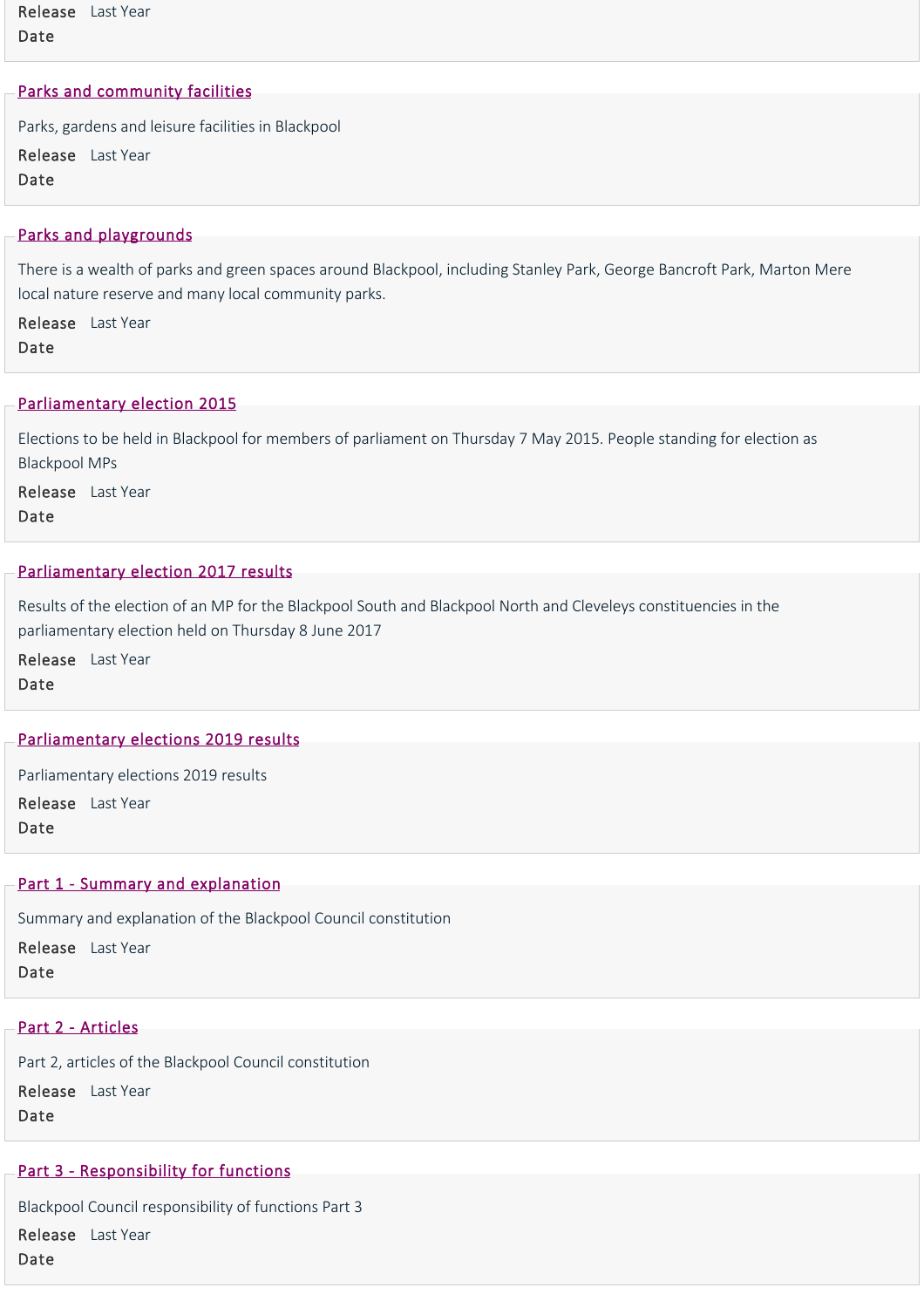#### [Part 4a – Procedural Standing Orders for Council and Committees](https://www.blackpool.gov.uk/Your-Council/The-Council/Council-constitution-and-plans/Part-4a-%E2%80%93-Procedural-Standing-Orders-for-Council-and-Committees.aspx)

Part 4a – Procedural Standing Orders for Council and Committees Release Last Year

Date

## [Part 4b ‐ Access to information procedure rules](https://www.blackpool.gov.uk/Your-Council/The-Council/Council-constitution-and-plans/Part-4b-Access-to-information-procedure-rules.aspx)

Part 4b, articles of the Blackpool Council constitution access to information procedure rules

Release Last Year Date

## Part 4c - Budget and policy framework procedure rules

Part 4c, articles of the Blackpool Council constitution budget and policy framework procedure rules Release Last Year Date

## [Part 4d ‐ Executive procedure rules](https://www.blackpool.gov.uk/Your-Council/The-Council/Council-constitution-and-plans/Part-4d-Executive-procedure-rules.aspx)

Part 4d, articles of the Blackpool Council executive procedure rule

Release Last Year Date

# Part 4e - Overview and scrutiny procedure rules

Part 4d, articles of the Blackpool Council overview and scrutiny procedure rules Release Last Year Date

# [Part 4f ‐ Financial procedure rules](https://www.blackpool.gov.uk/Your-Council/The-Council/Council-constitution-and-plans/Part-4f-Financial-procedure-rules.aspx)

Part 4f, articles of the Blackpool Council financial procedure rules

Release Last Year Date

# Part 4g - Contract procedure rules

Part 4g, articles of the Blackpool Council contract procedure rules

Release Last Year

Date

# [Part 4h ‐ Officer employment procedure rules](https://www.blackpool.gov.uk/Your-Council/The-Council/Council-constitution-and-plans/Part-4h-Officer-employment-procedure-rules.aspx)

Part 4h, articles of the Blackpool Council officer employment procedure rules Release Last Year Date

# [Part 5a ‐ Code of conduct for members](https://www.blackpool.gov.uk/Your-Council/The-Council/Council-constitution-and-plans/Part-5a-Code-of-conduct-for-members.aspx)

Blackpool Council's code of conduct for members of the council

Release Last YearDate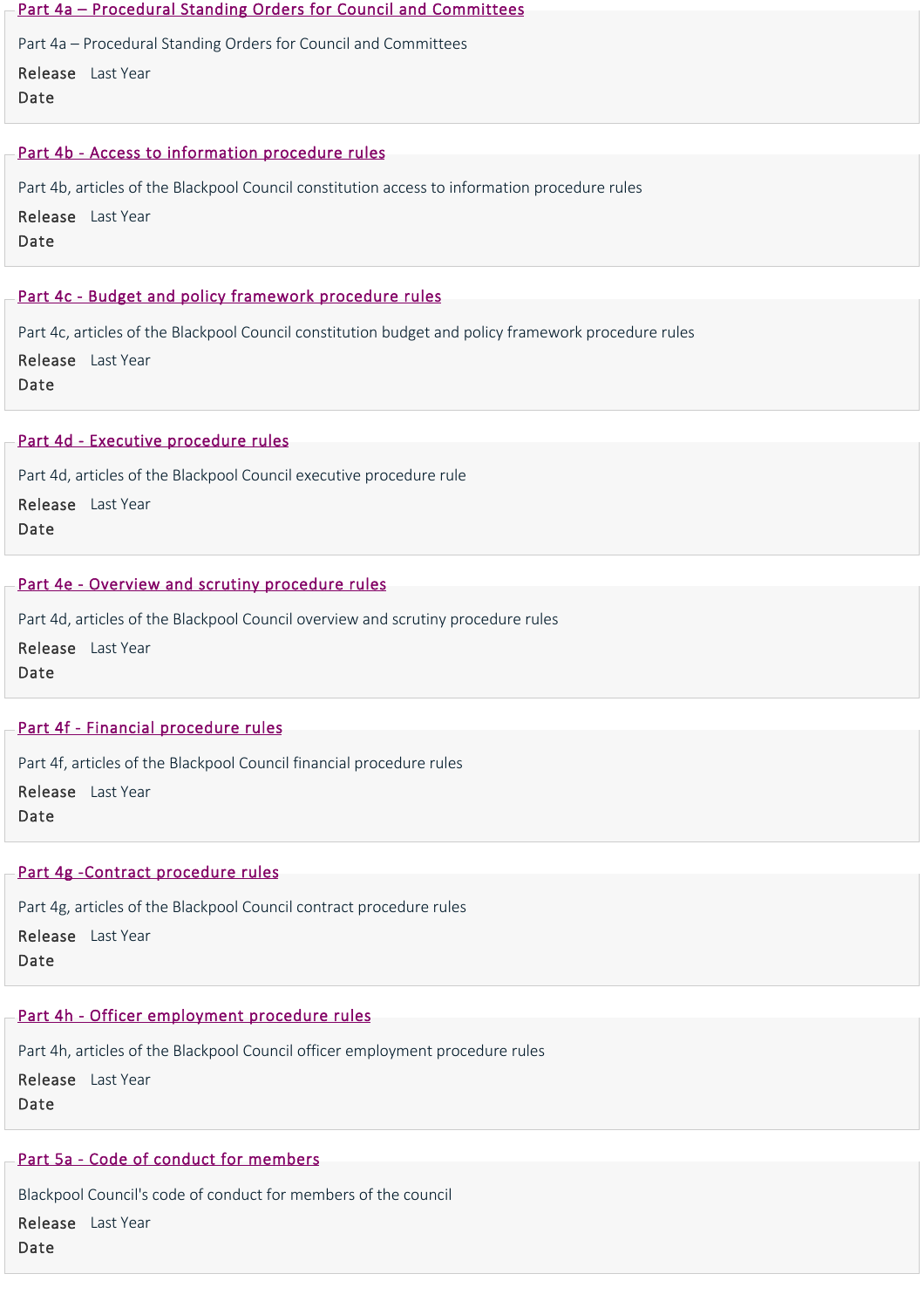#### [Part 5b ‐ Officer code of conduct](https://www.blackpool.gov.uk/Your-Council/The-Council/Council-constitution-and-plans/Part-5b-Officer-code-of-conduct.aspx)

Blackpool Council's officer's code of conduct Release Last Year Date

## Part 5c - Protocol on member and officer relations

Blackpool Council's protocol for member and officer relations Release Last Year Date

## Part 5d - Member and officer protocol for Planning Matters

Blackpool Council's protocol for planning members and officers

Release Last Year Date

#### [Part 5e ‐ Executive Scrutiny Protocol](https://www.blackpool.gov.uk/Your-Council/The-Council/Council-constitution-and-plans/Part-5e-Executive-Scrutiny-Protocol.aspx)

Part 5e ‐ Executive Scrutiny Protocol Release Last Year Date

#### [Part 5f ‐ Code of governance](https://www.blackpool.gov.uk/Your-Council/The-Council/Council-constitution-and-plans/Part-5f-Code-of-governance.aspx)

This code of corporate governance sets out the principles of good governance and what arrangements it has in place to ensure that the council conducts its business in accordance with the law and proper standards, and that public money is safeguarded, properly accounted for and used economically, efficiently and effectively

Release Last Year Date

#### [Part 7a ‐ Political management structure](https://www.blackpool.gov.uk/Your-Council/The-Council/Council-constitution-and-plans/Part-7a-Political-management-structure.aspx)

Part 7a of Blackpool Council's constitution ‐ Political management structure Release Last Year Date

#### [Part 8 ‐ Strategic planning process](https://www.blackpool.gov.uk/Your-Council/The-Council/Council-constitution-and-plans/Part-8-Strategic-planning-process.aspx)

Blackpool Council's strategic planning process

Release Last Year Date

## [Particulars of service of members of the council](https://www.blackpool.gov.uk/Your-Council/The-Council/The-Mayor/Particulars-of-service-of-members-of-the-council.aspx)

Particulars of service of members of Blackpool Council Release Last Year Date

#### [Partners, publications and links](https://www.blackpool.gov.uk/Residents/Health-and-social-care/Health-and-Wellbeing-Board/Partners,-publications-and-links.aspx)

Links to Blackpool Health and Wellbeing Board's partner organisations and useful publications.

Release Last Year

Date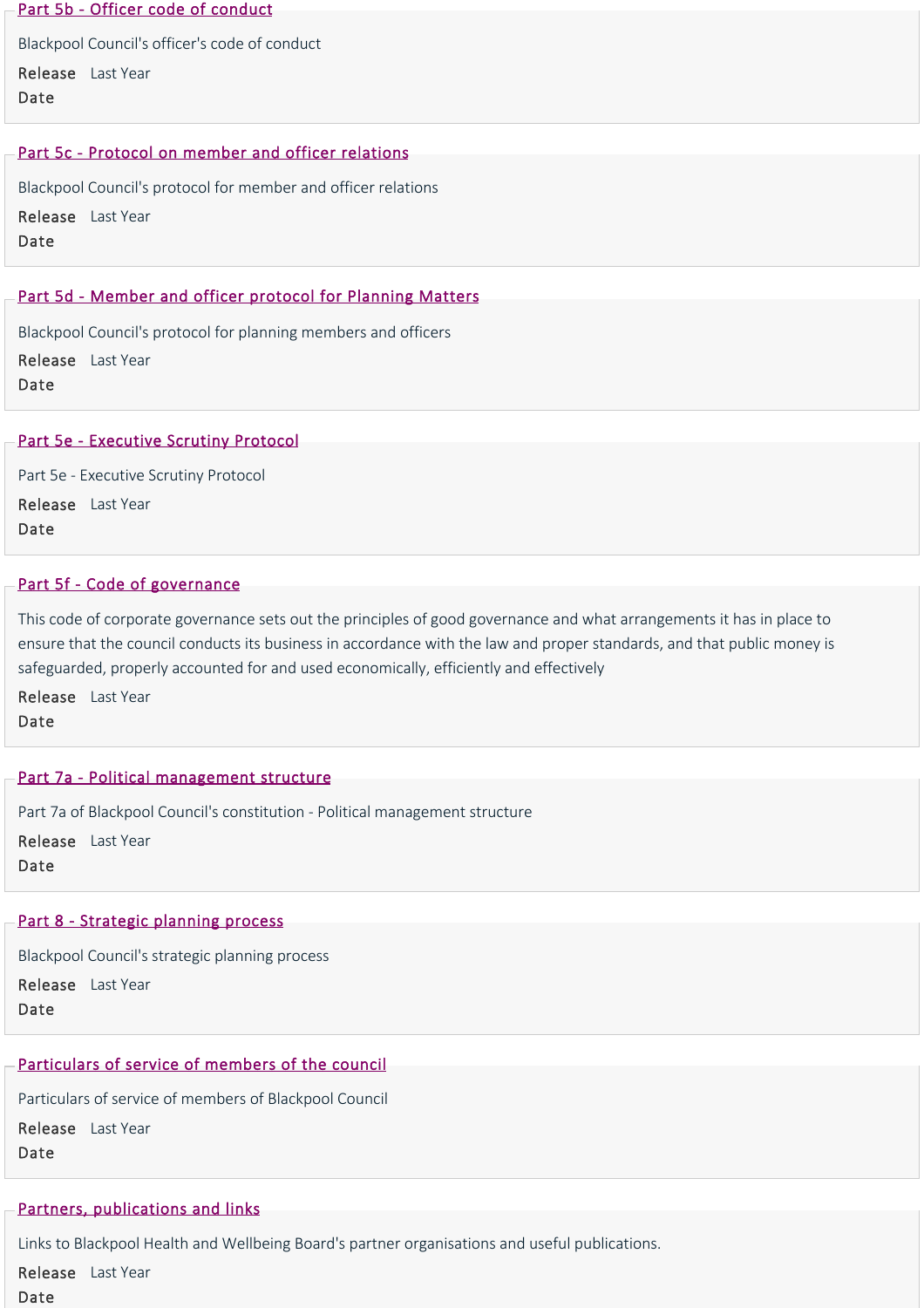## [Pavement licence policy ‐ Business and Planning Act 2020](https://www.blackpool.gov.uk/Business/Licensing-and-permits/Business-and-trading-licences/Pavement-licence-policy.aspx)

Pavement Licence Policy ‐ Business & Planning Act 2020

Release Last Year Date

## [Pay by phone](https://www.blackpool.gov.uk/Residents/Parking-roads-and-transport/Parking/Pay-by-phone.aspx)

Blackpool Council's parking service PayByPhone services. Paying for car parking in Blackpool by phone.

Release Last Year

Date

## [Pay care charges](https://www.civicaepay.co.uk/BlackpoolEstore/estore/default/Catalog/Index?fundcode=22)

Release Last Year Date



#### [Pay multiple](https://www.blackpool.gov.uk/Your-Council/Transparency-and-open-data/Pay-policy-and-salaries/Pay-multiple.aspx)

Details of Blackpool Council pay multiple. This is the ratio between the highest paid salary and the average salary of the whole of the council's workforce.

Release Last Year Date

#### [Pay your business rates](https://www.blackpool.gov.uk/Business/Business-rates/Pay-your-business-rates.aspx)

How to pay your Business rates to Blackpool Council by setting up a direct debit, via online banking, BACS, standing order, or paying online via credit or debit card or via PayPal.

Release Last Year Date

#### [Pay your commercial waste invoice](https://www.blackpool.gov.uk/Business/Commercial-waste/Pay-your-commercial-waste-invoice.aspx)

Pay your commercial waste service invoice and pay for an extra bin collection

Release Last Year Date

#### [Pay your council housing rent or leasehold service charges](https://www.civicaepay.co.uk/BlackpoolEstore/estore/default/Catalog/Index?fundcode=03)

Release Last Year Date

#### [Pay your invoice](https://www.blackpool.gov.uk/Business/Working-with-the-council/Pay-your-invoice.aspx)

If Blackpool Council has provided you with services then you may be invoiced for these. Pay for Blackpool Council services online or disputing a Blackpool Council invoice.

Release Last Year Date

#### [Paying for care and support](https://www.blackpool.gov.uk/Residents/Health-and-social-care/Social-care-for-adults/Adult-social-services/Paying-for-care-and-support.aspx)

Description for paying for care and support for people in Blackpool

Release Last YearDate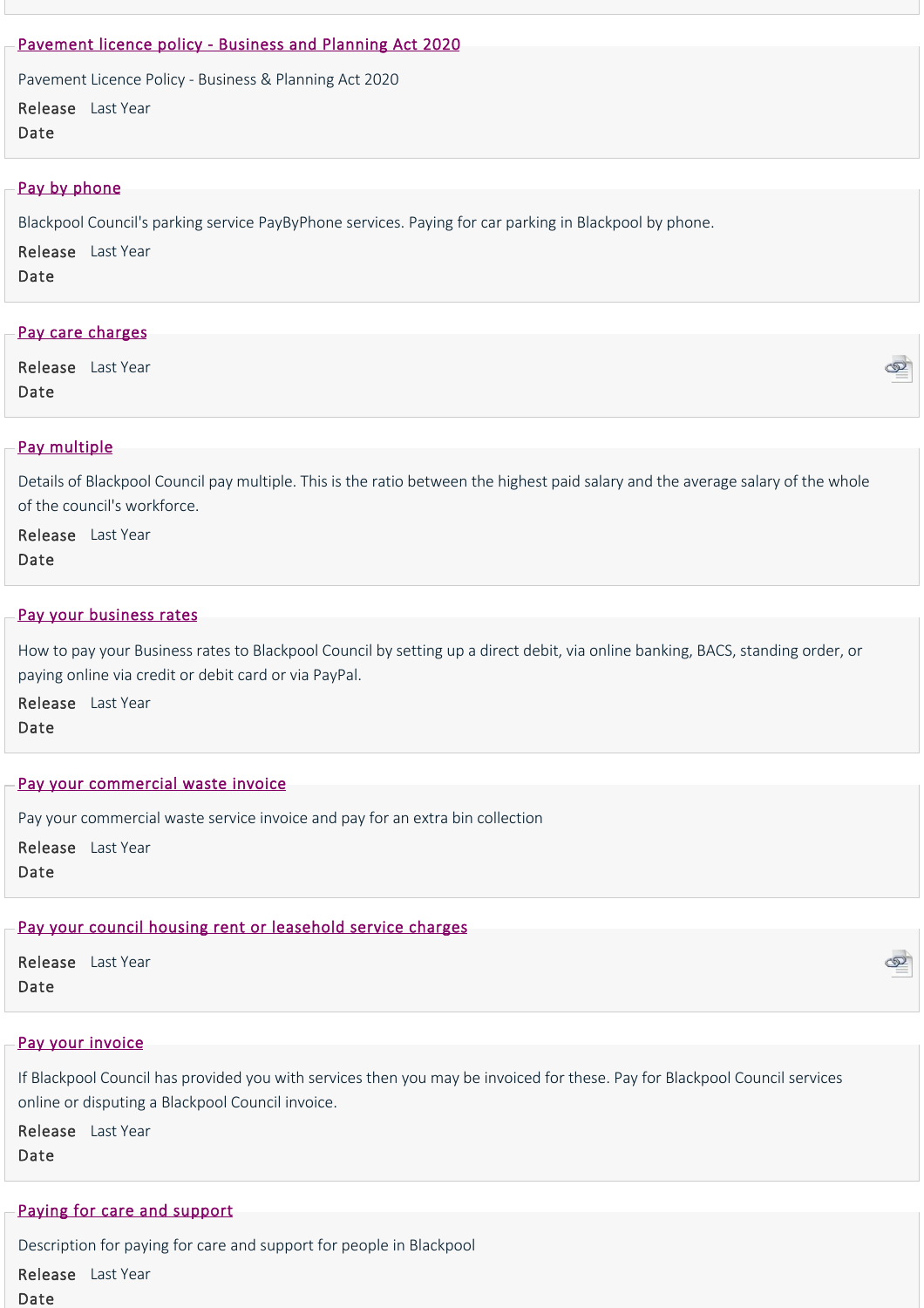## [Paying for school meals](https://www.blackpool.gov.uk/Residents/Education-and-schools/School-meals/Paying-for-school-meals.aspx)

Paying for school meals in Blackpool

Release Last Year Date

#### [Payment performance statistics](https://www.blackpool.gov.uk/Your-Council/Transparency-and-open-data/Budget,-spending-and-procurement/Payment-performance-statistics.aspx)

Publication of Blackpool Council's payment performance statistics

Release Last Year

Date

#### [Payments over £250](https://www.blackpool.gov.uk/Your-Council/Transparency-and-open-data/Budget,-spending-and-procurement/Payments-over-250.aspx)

Blackpool Council transparency spending information. Details of all spending over £250 by Blackpool Council.

Release Last Year

Date

#### [Payments over £250 archive](https://www.blackpool.gov.uk/Your-Council/Transparency-and-open-data/Budget,-spending-and-procurement/Payments-over-250-archive.aspx)

Payments over £250 archive Release Last Year Date

#### [PE and sport](https://www.blackpool.gov.uk/Residents/Education-and-schools/School-improvement/PE-and-sport.aspx)

How Blackpool Council's PE and sports team get involved with schools in the town.

Release Last Year Date

#### [Permit scheme for highways works](https://www.blackpool.gov.uk/Business/Licensing-and-permits/Highways-licences-and-permits/Permit-scheme-for-highways-works.aspx)

Details of Blackpool Council's permit scheme for highways

Release Last Year

Date

## [Personal budgets](https://www.blackpool.gov.uk/Residents/Health-and-social-care/Social-care-for-adults/Adult-social-services/Personal-budgets.aspx)

Description of care and support options available from council money that you can use to arrange and pay for your care and support.

Release Last Year Date

#### [Pest control](https://www.blackpool.gov.uk/Residents/Planning-environment-and-community/Environmental/Pest-control.aspx)

Information about Blackpool Council's Pest Control Service Release Last Year Date

#### [Petition the council](https://www.blackpool.gov.uk/Your-Council/Have-your-say/Petition-the-council.aspx)

Blackpool Council are open to receiving petitions as a way you can let us know your concerns. You can submit these petitions online through our e‐petitions site.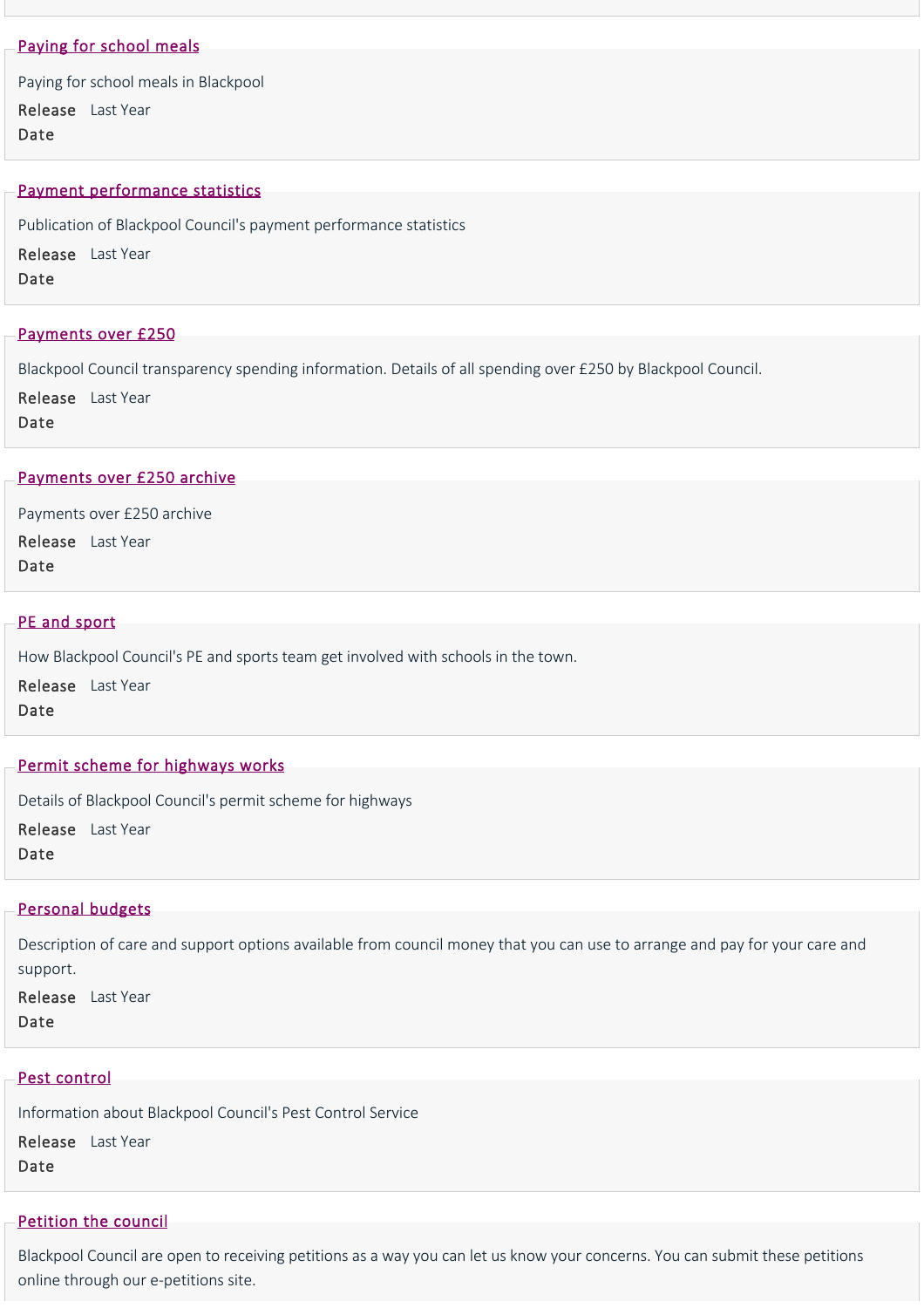Release Last Year Date

#### [Pharmaceutical Needs Assessment](https://www.blackpool.gov.uk/Residents/Health-and-social-care/Health-and-Wellbeing-Board/Pharmaceutical-needs-assessment-.aspx)

Blackpool Health and Wellbeing Board Pharmaceutical needs assesments Release Last Year Date

#### [Photo gallery](https://www.blackpool.gov.uk/Residents/Life-events/Wedding-venues/The-Wedding-Chapel-Blackpool/Photo-gallery.aspx)

Image gallery of The Wedding Chapel Blackpool, includes photographs of beach and seaside weddings. A unique location for intimate and affordable Blackpool weddings.

Release Last Year

Date

#### [Photography consent](https://www.blackpool.gov.uk/Business/Licensing-and-permits/Business-and-trading-licences/Photography-consent.aspx)

Licenses and consents required to operate an on street photography business

Release Last Year Date

#### [Plan For Your Review](https://www.blackpool.gov.uk/Residents/Health-and-social-care/Children-and-families/JustUz/Your-review/Plan-for-your-review.aspx)

complete your review consultation books online, my review my choice,4 to 10 years and 11 to 18 years , this will let you plan your own review, my review my voice 4 to 10 years and 11 to 18 years. this will tell us how you are doing and what you wan to talk about at your review

Release Last Year Date

#### [Planning](https://www.blackpool.gov.uk/Residents/Planning-environment-and-community/Planning/Planning.aspx)

Information on Blackpool Council's planning function. How to apply for planning, view current applications, pay for planning applications, planning register or comment and object to applications.

Release Last Year

Date

## [Planning appeals](https://www.blackpool.gov.uk/Residents/Planning-environment-and-community/Planning/Planning-applications/Planning-appeals.aspx)

How to make an appeal against a planning decision.

Release Last Year

Date

#### [Planning applications](https://www.blackpool.gov.uk/Residents/Planning-environment-and-community/Planning/Planning-applications/Planning-applications.aspx)

Information regarding planning applications such as viewing planning applications, making comment on planning applications, submitting planning applications and viewing planning application decisions.

Release Last Year Date

#### [Planning enforcement](https://www.blackpool.gov.uk/Residents/Planning-environment-and-community/Planning/Planning-enforcement.aspx)

Regulations regarding unauthorised developments and Planning Enforcement Notices

Release Last Year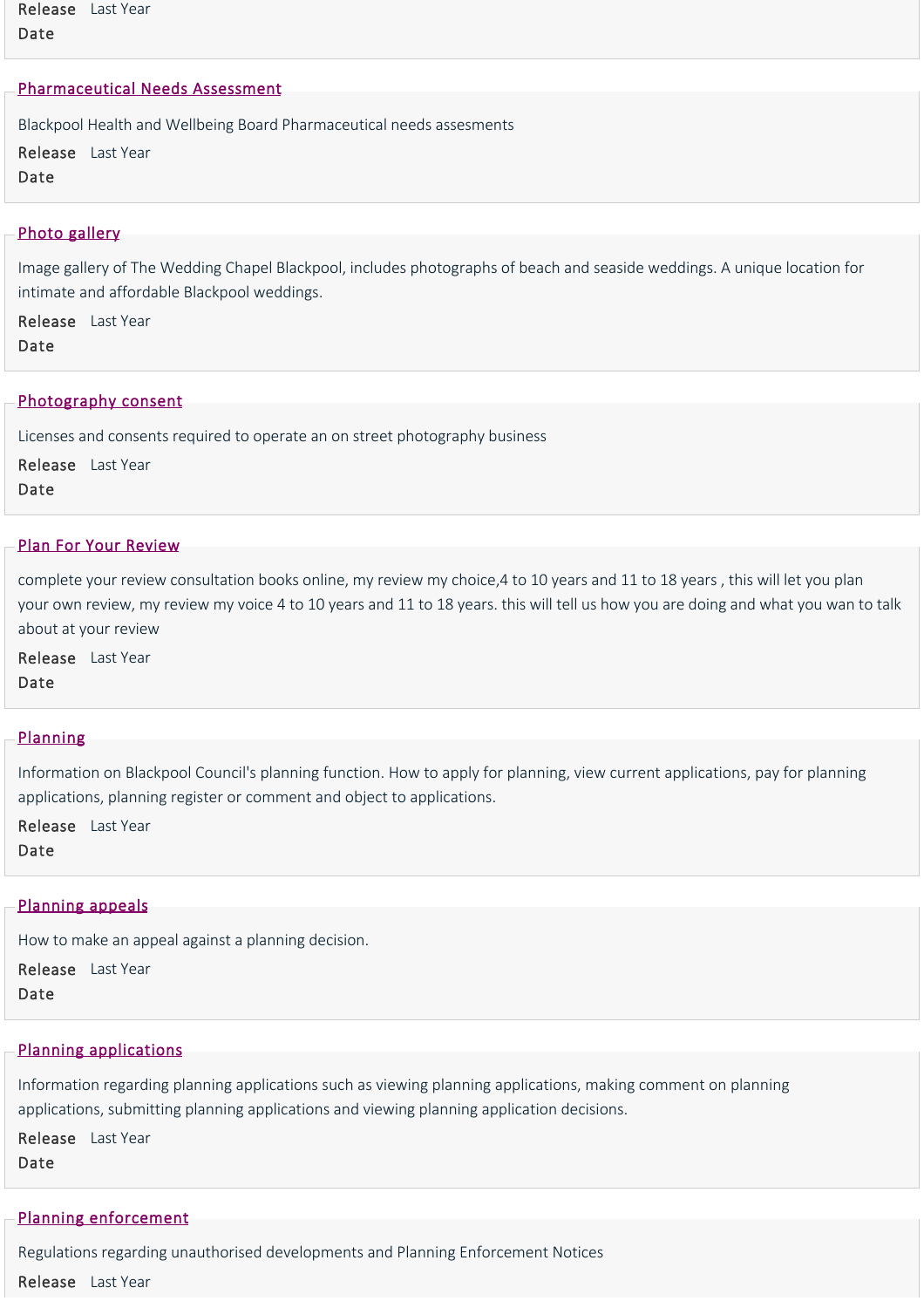#### Date

#### [Planning enforcement complaint form](https://www.blackpool.gov.uk/Residents/Planning-environment-and-community/Forms/Planning-enforcement-complaint-form.aspx)

Complete an online complaint to our planning enforcement team for investigation.

Release Last Year Date

#### [Planning policy](https://www.blackpool.gov.uk/Residents/Planning-environment-and-community/Planning/Planning-policy/Planning-policy.aspx)

Planning policy Release Last Year Date

#### [Planning strategy team](https://www.blackpool.gov.uk/Residents/Planning-environment-and-community/Planning/Planning-policy/Planning-policy-team.aspx)

Blackpool Council's planning policy. policy documents consisting of maps and written policies that guide and inform future development. These policies are used to make decisions on planning applications.

Release Last Year Date

#### [Poisons licence](https://www.blackpool.gov.uk/Business/Licensing-and-permits/Business-and-trading-licences/Poisons-licence.aspx)

Anyone wishing to sell poisons such as strong disinfectant or weed killers, including hardware stores and garden centres are required to hold a poisons licence. Apply to Blackpool Council for a poisons licence.

Release Last Year Date

#### [Police and Crime Commissioner](https://www.blackpool.gov.uk/Your-Council/Voting-and-elections/Elections/Police-and-Crime-Commissioner-Elections/Police-and-Crime-Commissioner.aspx)

Details and official notices for the election of the Lancashire Police and Crime Commissioner

Release Last Year

Date

#### [Policy on the use of the National Register of Taxi Licence Revocation and Refusals NR3](https://www.blackpool.gov.uk/Business/Licensing-and-permits/Licensing-policies/Policy-on-the-use-of-the-National-Register-of-Taxi-Licence-Revocation-and-Refusals-NR3.aspx)

Blackpool Council draft policy on the use of the National Register of Taxi Licence Revocation & Refusals (NR3)

Release Last Year Date

## [Preliminary flood risk assessment](https://www.blackpool.gov.uk/Your-Council/Creating-a-better-Blackpool/Regeneration/Coastal-and-water-improvements/Flooding/Preliminary-flood-risk-assessment.aspx)

Under the Flood Risk Regulations 2009, Blackpool Council has been designated as a Lead Local Flood Authority and is required to undertake a Preliminary Flood Risk Assessment (PFRA).

Release Last Year Date

#### [Premises licence mandatory conditions](https://www.blackpool.gov.uk/Business/Licensing-and-permits/Alcohol-entertainment-and-food-licences/Premises-licence-mandatory-conditions.aspx)

Government ban on selling cheap alcohol below the cost of duty + VAT

Release Last Year Date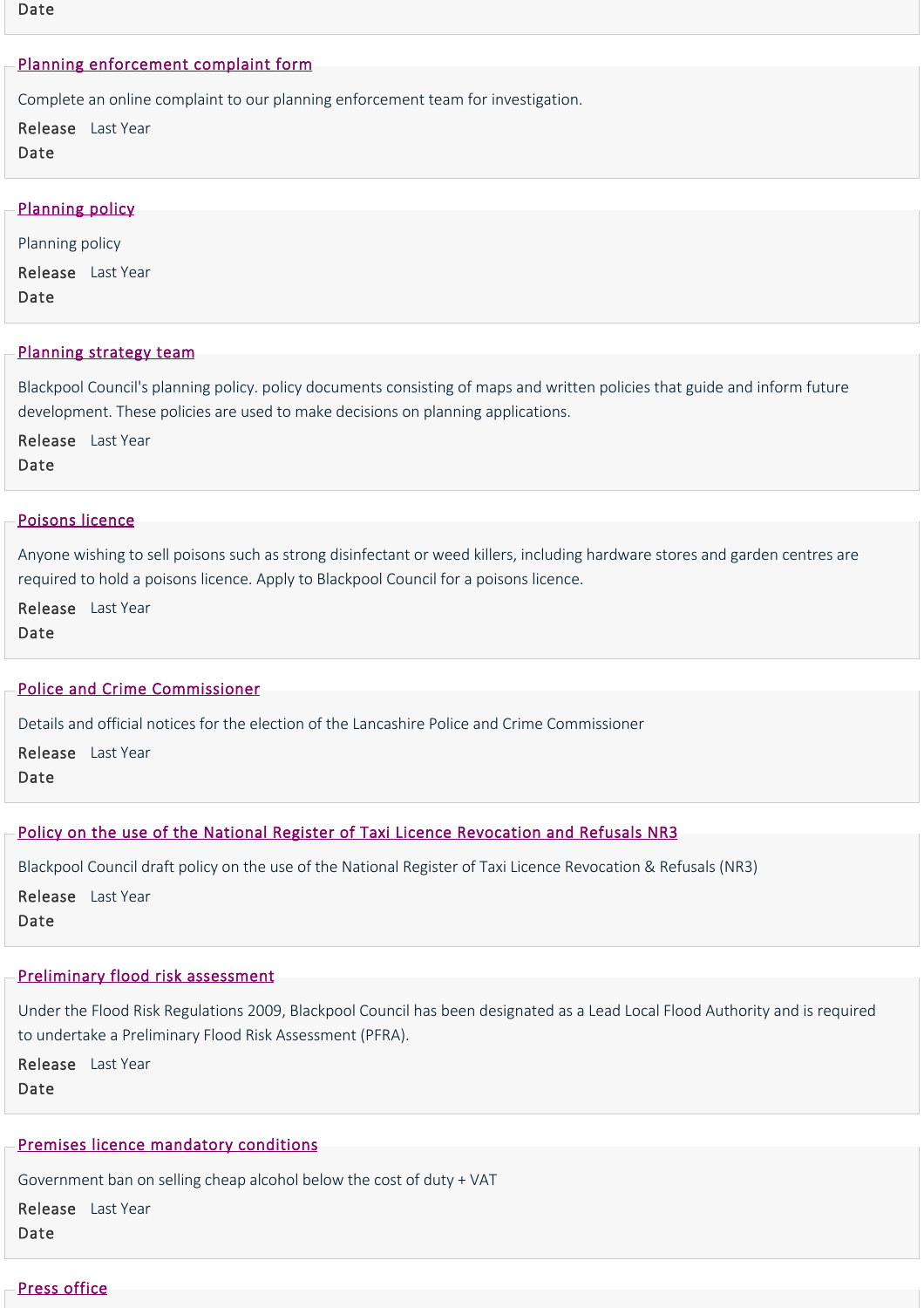Blackpool Councils press office, media team, communications team

Release Last Year Date

#### [Privacy notices](https://www.blackpool.gov.uk/Your-Council/Transparency-and-open-data/Data-protection/Privacy-notices/Privacy-notices.aspx)

How Blackpool Council handles your personal data, what you can expect from us. Blackpool Council individual service privacy notices.

Release Last Year Date

#### [Privacy Policy](https://www.blackpool.gov.uk/Residents/Health-and-social-care/Children-and-families/JustUz/PrivacyPolicy.aspx)

Blackpool Council Looked after children website privacy policy

Release Last Year Date

#### [Private fostering](https://www.blackpool.gov.uk/Residents/Health-and-social-care/Children-and-families/Childrens-social-care/Private-fostering.aspx)

Information on looking after a child privately for 28 days or more.

Release Last Year

Date

#### [Private fostering ‐ Advice for professionals](https://www.blackpool.gov.uk/Residents/Health-and-social-care/Children-and-families/Childrens-social-care/Private-fostering-Advice-for-professionals.aspx)

Private fostering advice for professional. Do you work with children, and are aware of a child living with someone other than a family member? Please contact us today.

Release Last Year Date

## [Private fostering ‐ What it means for the child](https://www.blackpool.gov.uk/Residents/Health-and-social-care/Children-and-families/Childrens-social-care/Private-fostering-What-it-means-for-the-child.aspx)

Private fostering and how it impacts the child Release Last Year

Date

#### [Professional development](https://www.blackpool.gov.uk/Business/Working-with-the-council/Education-and-schools/Professional-development-and-school-brokerage/Professional-development.aspx)

NQT (Newly Qualified Teacher) Appropriate Body Service

Release Last Year Date

# [Professional standards and quality assurance](https://www.blackpool.gov.uk/Your-Council/Statistics-and-research/Professional-standards-and-quality-assurance.aspx)

Professional Standards and Quality Assurance

Release Last Year

Date

## [Project Search](https://www.blackpool.gov.uk/Your-Council/Blackpool-Council-jobs/Project-Search/Project-Search.aspx)

Project Search is a partnership in Blackpool to help secure competitive employment for young people with disabilities. Release Last Year

Date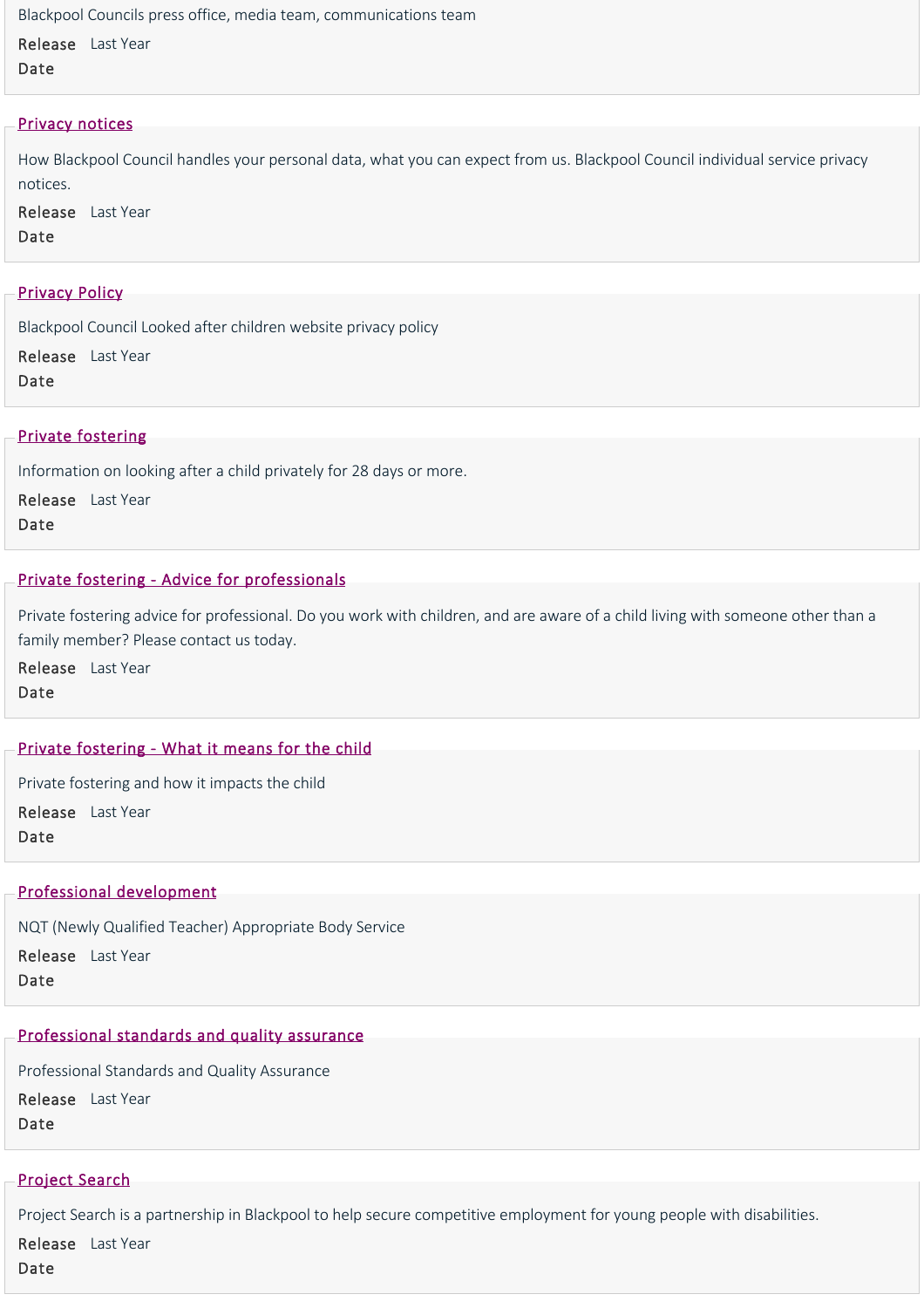### [Project Search ‐ For employers](https://www.blackpool.gov.uk/Your-Council/Blackpool-Council-jobs/Project-Search/Project-Search---For-employers.aspx)

Benefits and getting involved in the Blackpool Project Search project for businesses

Release Last Year Date

## [Project Search ‐ For students and tutors](https://www.blackpool.gov.uk/Your-Council/Blackpool-Council-jobs/Project-Search/Project-Search---For-students-and-tutors.aspx)

The benefits of Blackpool's project search project for students Release Last Year Date

## [Promoting health and wellbeing](https://www.blackpool.gov.uk/Business/Working-with-the-council/Education-and-schools/School-meals-service/Promoting-health-and-wellbeing.aspx)

Promoting health and wellbeing in Blackpool Council school meals

Release Last Year

Date

## [Proof of age card](https://www.blackpool.gov.uk/Residents/Advice-and-support/Consumer-advice/Proof-of-age-card.aspx)

A photo ID proof of age card card widely accepted in venues and retail outlets throughout Blackpool. Blackpool's proof of age card for young people.

Release Last Year Date

#### [Proposed validation checklist](https://www.blackpool.gov.uk/Residents/Planning-environment-and-community/Planning/Planning-applications/Proposed-validation-checklist.aspx)

Proposed validation checklist Release Last Year Date

## [Provisional statement \(Gambling Act 2005\)](https://www.blackpool.gov.uk/Business/Licensing-and-permits/Gambling-licences/Premises-licences/Provisional-statement.aspx)

Apply for a provisional statement for a Bingo Hall, Betting Office or Amusement Arcade if a premises is still under construction Release Last Year

Date

#### [PSPO proposals ‐ Dogs](https://www.blackpool.gov.uk/Your-Council/Have-your-say/Consultations/Proposed-dog-control-PSPO.aspx)

Blackpool Council propose to introduce a new dog control PSPO in areas of Blackpool restricting dogs or requiring dogs to be on a lead

Release Last Year Date

## [Public health retention schedule](https://www.blackpool.gov.uk/Your-Council/Transparency-and-open-data/Data-protection/Retention-schedules/Public-health-retention-schedule.aspx)

Blackpool Council's Public health retention schedule Release Last Year Date

#### [Public licensing registers](https://www.blackpool.gov.uk/Business/Licensing-and-permits/Public-licensing-registers.aspx)

View the public licensing registers held by Blackpool Council Release Last Year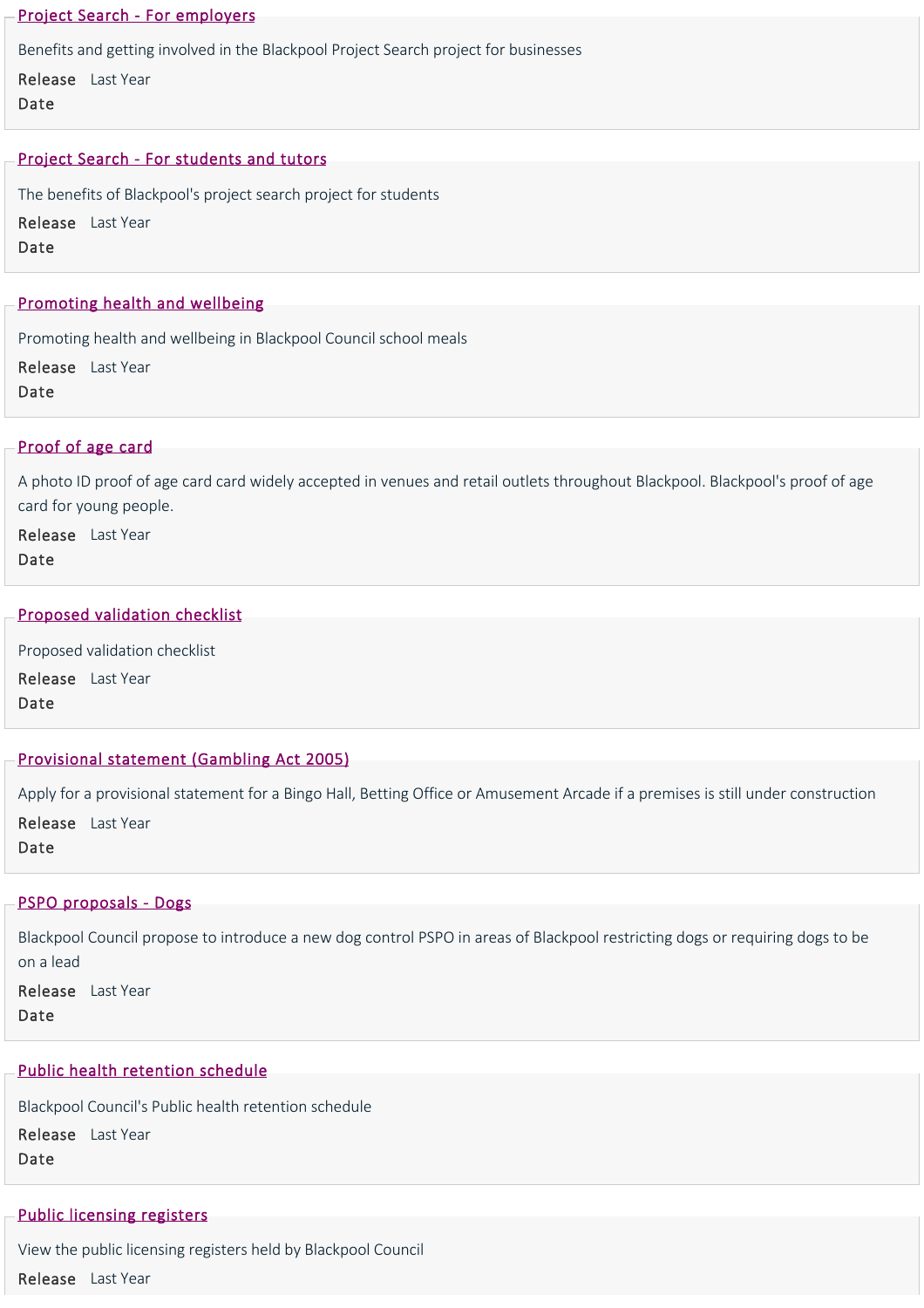Date

## [Public rights of way](https://www.blackpool.gov.uk/Residents/Parking-roads-and-transport/Roadworks-and-road-maintenance/Public-rights-of-way.aspx)

Public rights of way and places to walk in Blackpool

Release Last Year Date

#### [Public Space Protection Orders](https://www.blackpool.gov.uk/Residents/Planning-environment-and-community/Crime-and-safety/Public-space-protection-orders/Public-Space-Protection-Orders.aspx)

Blackpool town centre Public Space Protection Order, prohibiting,public alcohol consumptions, sale of lucky charms and heather, rag mags and card tricks

Release Last Year Date

#### [Public speaking at meetings](https://www.blackpool.gov.uk/Your-Council/Council-meetings/Public-access/Public-Speaking-at-meetings.aspx)

Details of how to speak at Council and Committee meetings

Release Last Year Date

## [Public toilets](https://www.blackpool.gov.uk/Residents/Planning-environment-and-community/Public-toilets.aspx)

Public toilet facilities in Blackpool. Location and facilities at Blackpool Council's 17 public toilets

Release Last Year Date

#### [Public transport](https://www.blackpool.gov.uk/Residents/Parking-roads-and-transport/Transport/Public-transport/Public-transport.aspx)

Information on public transport in and around Blackpool

Release Last Year Date

#### [Pupil premium plus](https://www.blackpool.gov.uk/Business/Working-with-the-council/Education-and-schools/Virtual-school-for-staff/Pupil-premium-plus.aspx)

Pupil premium plus Release Last YearDate

Displaying 1 to 90 of 90

[Back to top](https://www.blackpool.gov.uk/List-of-Services.aspx?AZListing_AtoZLetter=P#)



# Residents

[Advice‐and‐support](https://www.blackpool.gov.uk/Residents/Advice-and-support/) [Benefits](https://www.blackpool.gov.uk/Residents/Benefits/)

# Business

[Business‐rates](https://www.blackpool.gov.uk/Business/Business-rates/) [Business‐support‐and‐advice](https://www.blackpool.gov.uk/Business/Business-support-and-advice/)

# Your Council

[Blackpool‐Council‐jobs](https://www.blackpool.gov.uk/Your-Council/Blackpool-Council-jobs/) [Citizenship](https://www.blackpool.gov.uk/Your-Council/Citizenship/)